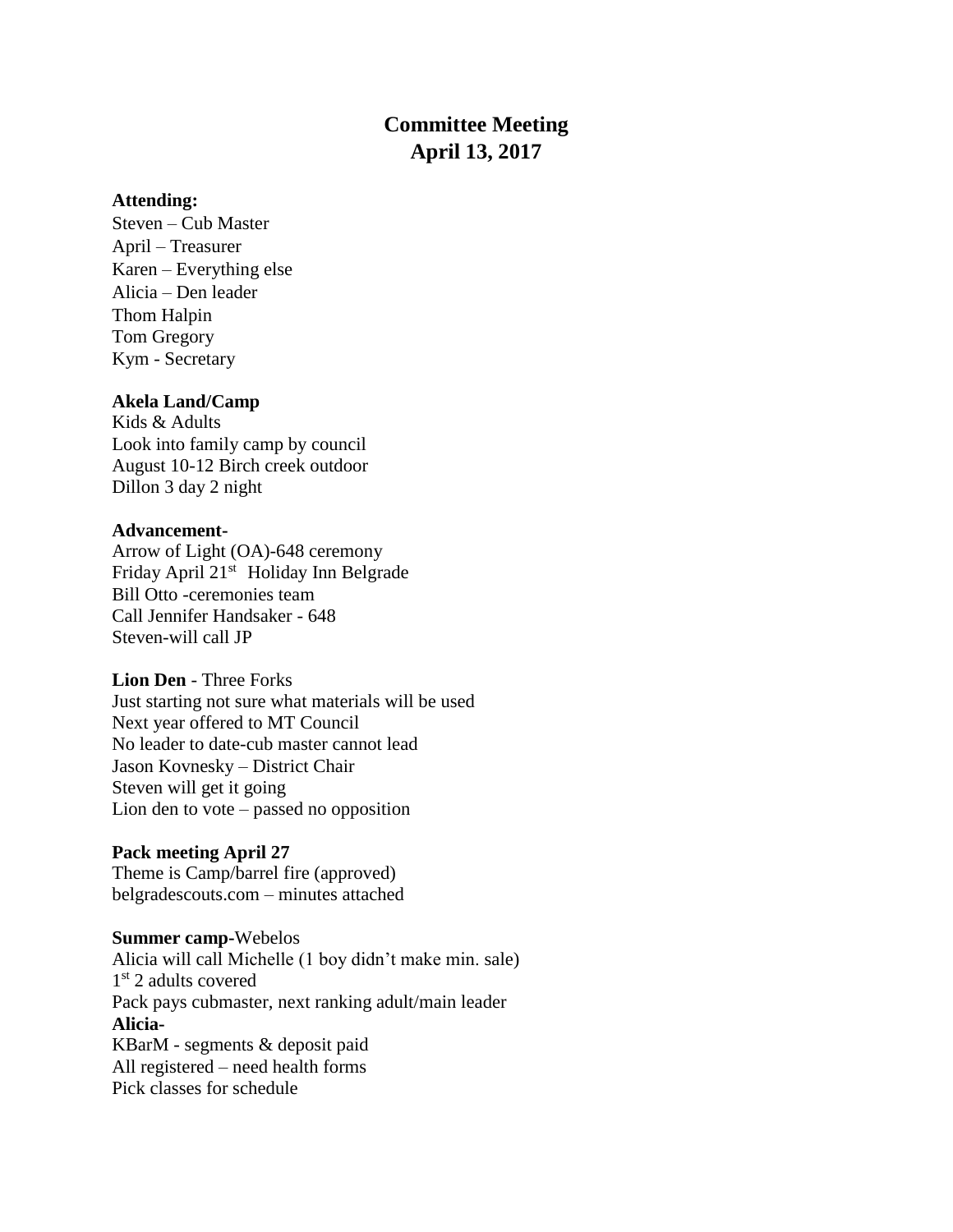#### **New Webelos**

Starting from scratch, do hardest chapters 1st JP any questions call him

#### **Food Drive**

Melissa set up tour Tuesday May 16, 5-7pm Whole pack  $&$  siblings (no age restrictions) to help with senior food bags Volunteer-community service project/segment Sign up (1-2 months before) at April Pack meeting Food Pantry Patch

#### **Karen – Tigers**

Police bike safety next den meeting

## **Alicia –**

Carnival – Prizes ordered from Oriental Trading Goody bags-Magnifying glass Compass Flash light Est.. 80 people Lunch 12-1p Boy Scouts will take over so volunteers can eat/rotate Lobby check in-put into small groups/teams (4-5 kids) 7 stations/15 minutes per station Carnival 11a - 2p / Out of church by 3p Send email out asap

#### **New Business**

April Pack Meeting Outdoor Burn barrel (back up fake campfire) Each den doing skit

#### **Day camp**

June 16-17 @ Ridgeview school Deadline missed for discount – extended to April 19<sup>th</sup> Diana Stovall – email Health forms needed May 4<sup>th</sup> camp paperwork deadline

#### **May Pack Meeting/Graduation**

Need someone to chair Need volunteers – early set up/late tear down Order cake